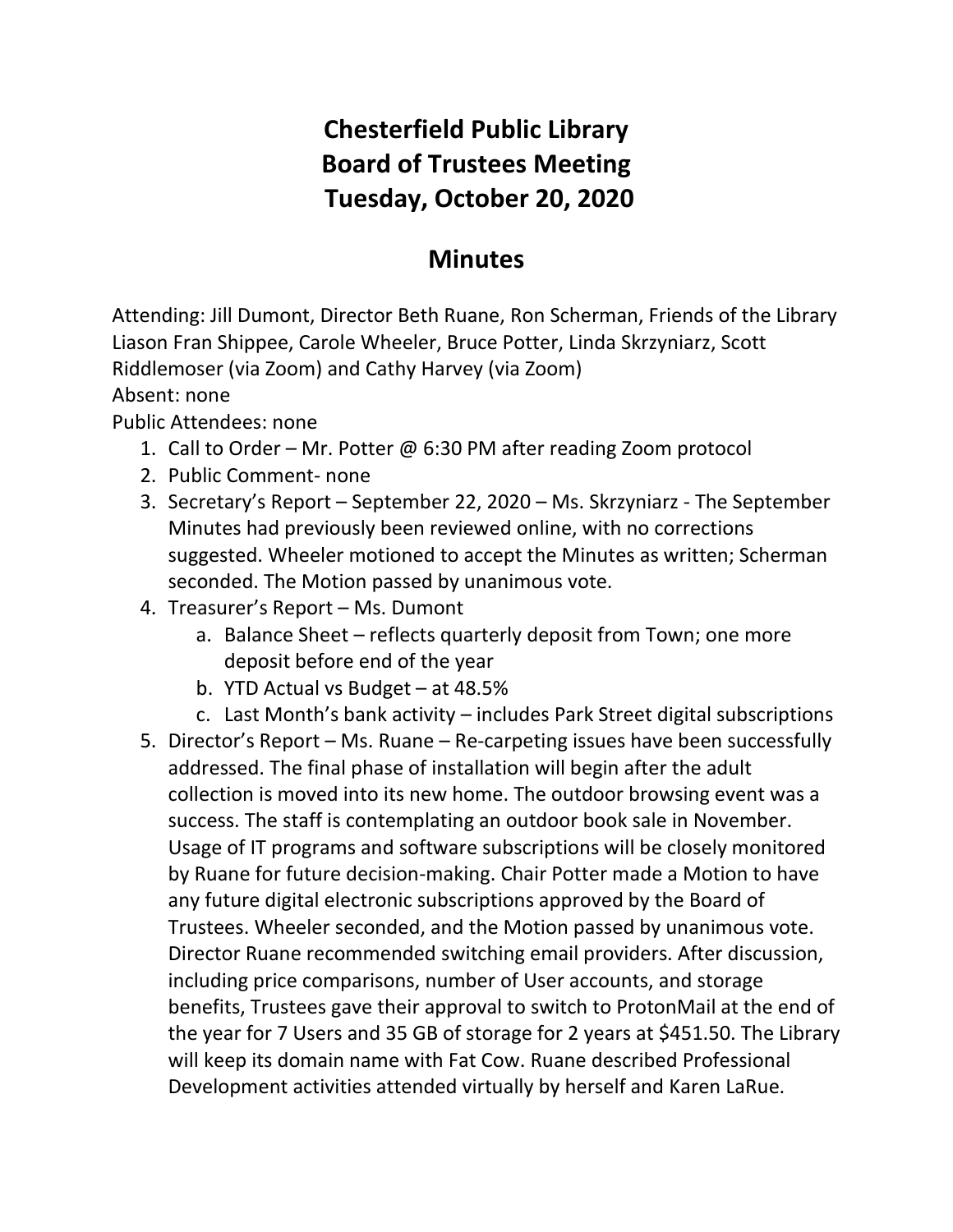## 6. Old Business

- a. The Policy Committee presented a revised draft of the Interim Pandemic Plan to the Board. After review, the Trustees accepted the policy as written. Additional policies to be reviewed in 2020: Use of Facilities, Automation, Public Relations, and Library Volunteers Application.
- b. Carpeting update Fixes were made by JDS Flooring, and columns have been removed. Ruane will keep all documentation concerning the re-carpeting problems, including photos, in case more formal action is needed.
- c. The Big Shift Cart delivery by November  $11<sup>th</sup>$ .
- d. Alternate Trustee opening Trustees continue their search.
- e. Land Survey / Storage shed The land survey was completed. The Selectboard suggested moving the planned storage shed to the side so the view from the back window would be unobstructed. The Trustees want the storage shed to be closer to the back door and behind the Library. No decision was made since no action can be taken until Spring. Riddlemoser offered to explore storage options within the Library workroom, to present to the Board at the next meeting.
- 7. New Business
	- a. 2021 Budget Dumont outlined a Draft Budget for 2021 to be presented at the Selectboard meeting on November 4<sup>th</sup>, and to the Budget Committee on December 12<sup>th</sup>. Overall, the Draft Budget reflects a 10.72% decrease. Unused funds from 2020 will be returned to the Town. Potter noted that money was budgeted for replacing the fire door in the back of the Library. Shippee suggested asking the Town for Capital Maintenance Plan funds. A Motion was made by Potter to accept the Proposed Draft 2021 Budget, but in a format compatible with the Town's QuickBooks program, if possible. Wheeler seconded, and the Motion passed by unanimous vote.
	- b. Coronavirus Response / Reopening timeline Dumont and Ruane described phone calls received, and online comments made by the public, concerning reopening the Library. Trustees agreed that reopening the building to Patrons must wait until the Phases I & II of the Big Shift are completed due to safety issues, in addition to public safety concerns surrounding the Coronavirus. A community walk-thru